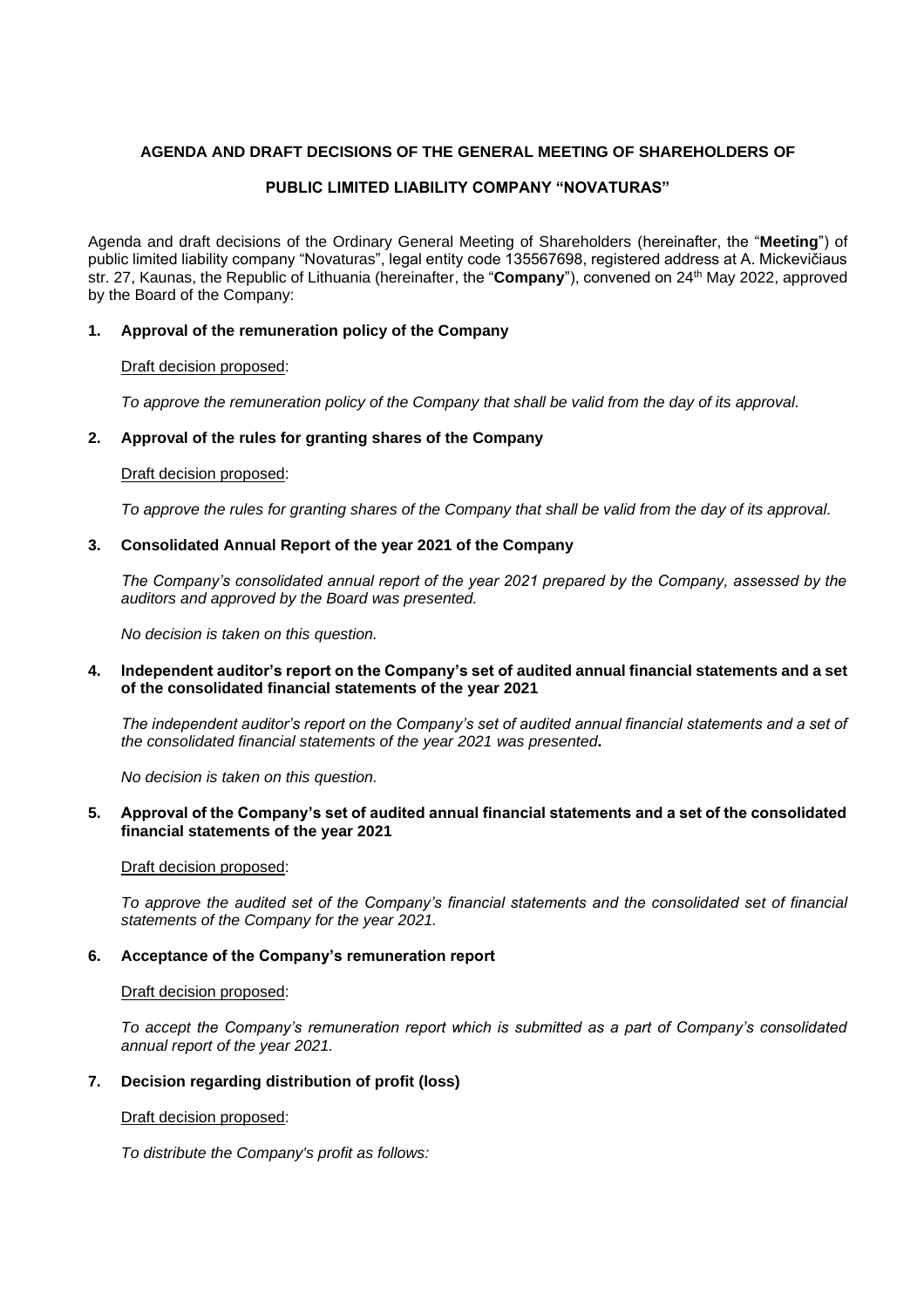| 1)                              | Undistributed result – profit (loss) of the previous financial year at<br>the end of the accounting financial year                                   | 13774         |
|---------------------------------|------------------------------------------------------------------------------------------------------------------------------------------------------|---------------|
| 2)                              | Net profit (loss) of the accounting financial year                                                                                                   | 909           |
| 3)                              | Dividends paid during year 2021                                                                                                                      | 0             |
| 4)                              | Profit (loss) for the accounting financial year unrecognized in the<br>profit (loss) statement                                                       | 0             |
| 5)                              | Allocations from the reserves                                                                                                                        | 0             |
| 6)                              | Shareholders' contributions to cover the Company's losses (if the<br>shareholders of the Company have decided to cover all or part of<br>the losses) | 0             |
| 7)                              | Total profit (loss) to be appropriated                                                                                                               | 14 683        |
| 8)                              | Share of profit allocated:                                                                                                                           |               |
|                                 | to mandatory reserve                                                                                                                                 | $\mathcal{O}$ |
|                                 | to reserve for acquisition of own shares                                                                                                             | 1250          |
|                                 | to reserve for granting the shares                                                                                                                   | 0             |
|                                 | to other reserves                                                                                                                                    | 0             |
|                                 | for payment of dividends                                                                                                                             | 0             |
|                                 | for other purposes (annual bonuses to Board members, etc.)                                                                                           | 0             |
| 9)                              | Undistributed profit (loss) as of the end of accounting financial<br>year, carried forward into the following financial year                         | 13 433        |
| All amounts are in thousand EUR |                                                                                                                                                      |               |

# **8. Acquisition of the Company's own ordinary registered shares**

#### Draft decision proposed:

*To acquire Company's own ordinary registered shares on the following terms:* 

- *1) The purpose of the acquisition of own shares – to create conditions for granting the shares of the Company in accordance with the Article 47 (1) of the Law on Companies of the Republic of Lithuania and upon the approved rules for granting shares of the Company;*
- *2) The maximum purchase price per share – 20 percent higher than market price of the Company's shares on the Nasdaq Vilnius Stock Exchange when the Board makes a decision to purchase the own shares;*
- *3) The minimum purchase price per share – 20 percent lower than market price of the Company's shares on the Nasdaq Vilnius Stock Exchange when the Board makes a decision to purchase the own shares;*
- *4) The term within the Company may acquire its owns shares – 18 months form the date of adoption of this decision;*
- *5) The maximum number of shares permitted to be acquired – 234,210 (two hundred and thirty-four thousand two hundred and ten) shares;*
- *6) To assign the Board of the Company in accordance with the terms and conditions of this decision and the requirements of the Law on Companies of the Republic of Lithuania, and when it is necessary – upon receiving the permissions of the creditors, to make decision on purchase the Company's own shares, to organize the purchase of own shares, to set the order, the time, the number and the price of shares to be purchased at a specific stage of purchase of own shares, as well as to perform any other actions related to the acquisition of own shares.*

#### **9. Additional remuneration for the members of the Company's Board**

### Draft decision proposed:

*Considering the increased volume of work related to the activities of the Board members of the Company in 2021, to set an additional remuneration (one-time) for the performing the functions of a member of the Board in 2021:*